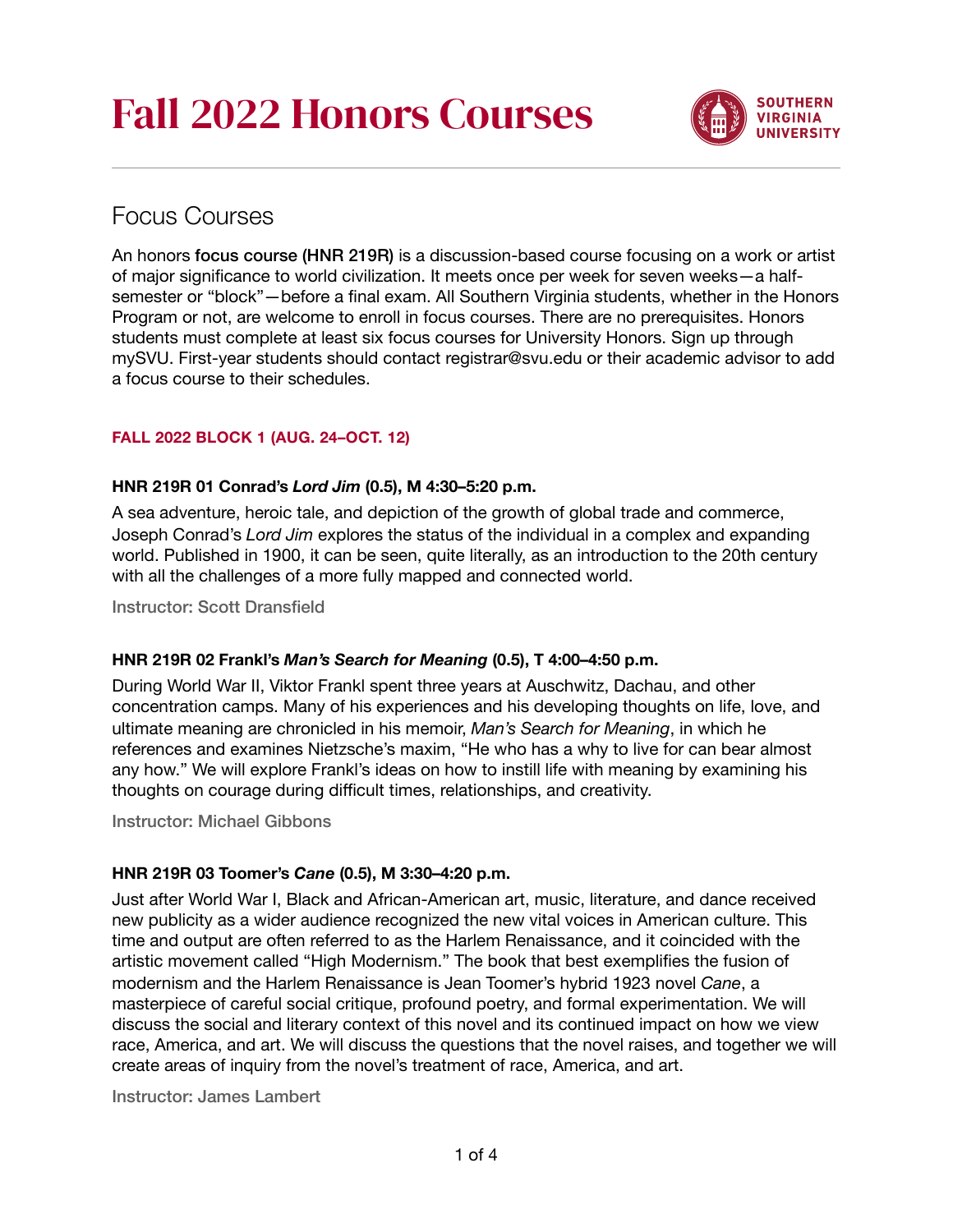## **HNR 219R 04 Mengzi (0.5), F 8:00–8:50 a.m.**

Two centuries after Confucius, the brilliant philosopher Mengzi (or Mencius, 372–289 B.C.) defended a Confucian way of life against two extremes: egoism and universalism. The egoists held that human nature is completely selfish, while the universalists thought that people can and should be trained to care about everyone equally. In response to the egoists, Mengzi argued that humans naturally feel compassion for the suffering of other animals and humans and that this compassion can and should be cultivated into the virtue of benevolence. In response to the universalists, Mengzi argued that humans naturally care more for their own parents and family members than for people outside their families and that a good human life includes participation in family and community rituals. We'll examine Mengzi's arguments on human nature, virtue, and society and apply them to today.

Instructor: John Armstrong

# **FALL 2022 BLOCK 2 (OCT. 13–DEC. 15)**

## **HNR 219R 05 Einstein's** *Relativity* **(0.5), Th 2:30–3:20 p.m.**

Albert Einstein wrote his explanation of the Special and General Theories of Relativity shortly after the 1919 eclipse made him the 20th century's first worldwide science celebrity. His genius was to see how things would work in extreme situations that are not encountered in our usual everyday earth-bound experience; nevertheless, those principles form the foundation of how the universe works. Although the mathematics of warped space-time and black holes is beyond the scope of our discussion, Einstein's explanation of these ideas is clear and understandable. All it takes is a little effort, quite a bit of imagination, and the ability to rewire one's brain.

Instructor: Timothy Knudson

## **HNR 219R 06 Poetry by Native American Women (0.5), M 3:30–4:20 p.m.**

In "Indian Boarding School: The Runaways," Louise Erdrich writes, "Home's the place we head for in our sleep. / Boxcars stumbling north in dreams / don't wait for us. We catch them on the run." Native American poets like Erdrich, Joy Harjo, and Georgiana Valoyce-Sanchez are often omitted from courses in American poetry as if they didn't have as much or more to say about this country and its history. In this course, we'll focus exclusively on these Native American female poets and the ways they construct an alternative narrative for America's past, present, and future.

Instructor: Sarah Maitland

#### **HNR 219R 07 Hildegard of Bingen's** *Causes and Cures* **(0.5), Th 8:30–9:20 a.m.**

Hildegard of Bingen was a 12th-century abbess, polymath, saint, and visionary. Famous for her visions, scientific works, musical compositions, and political influence, Hildegard is remembered as one of the most influential female intellectuals of the European medieval period. We will study her work *Causes and Cures*, a foundational medical and mystical text that explores the connection between human beings, the cosmos around them, the God who created all of it, and the ability to use this knowledge to heal the human body.

Instructor: Andrew Sorber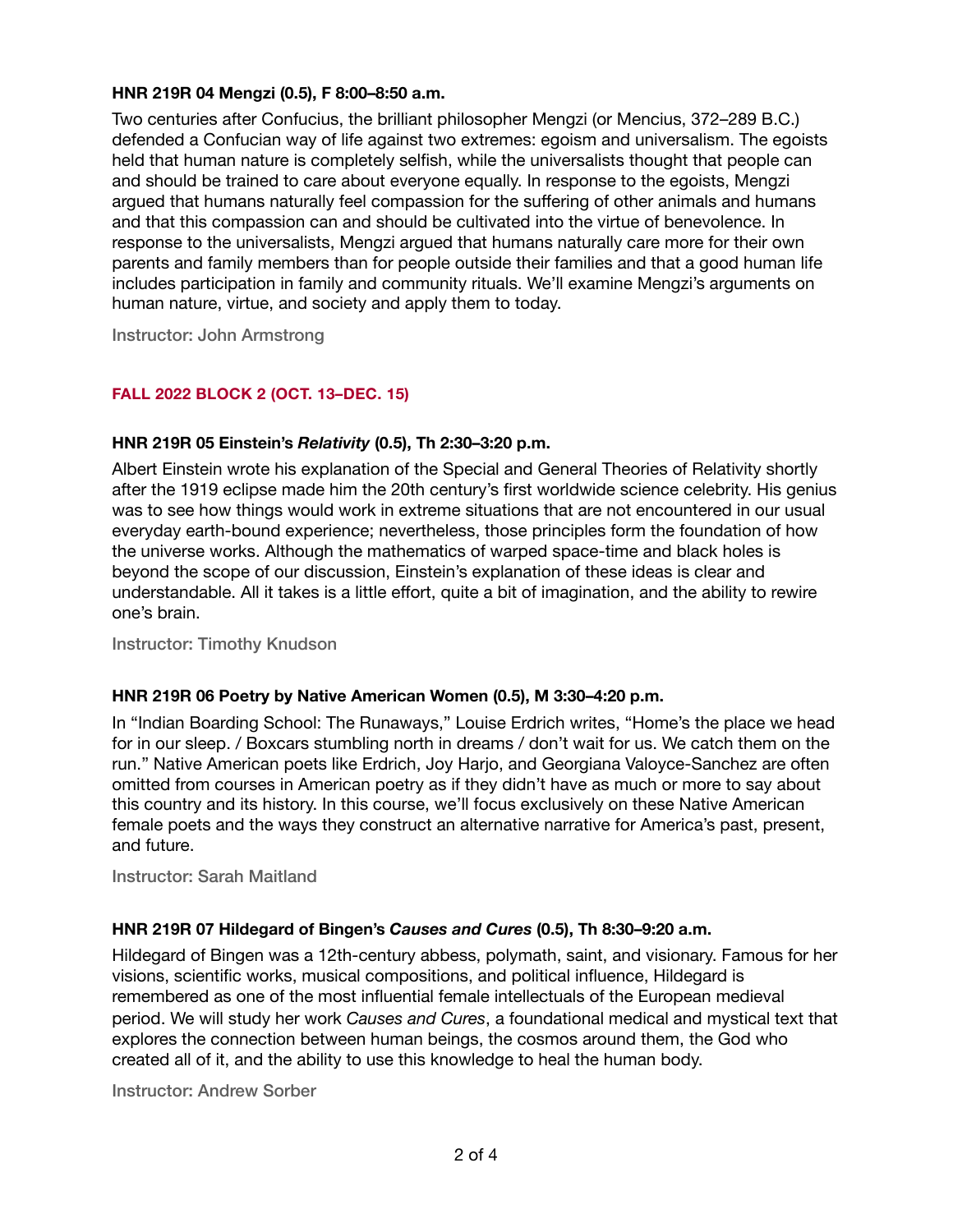# **HNR 219R 08 Émilie du Châtelet's** *Foundations of Physic***s (0.5), T 2:30–3:20 p.m.**

In 1740, Émilie du Châtelet published her *Foundations of Physics*, a work of physics, philosophy of science, and epistemology. The work had an immediate impact: Voltaire, Leonhard Euler, and Kant all read it, and the creators of the famous French *Encyclopédie*  plagiarized many passages from the book. It's also had a renaissance in the 2010s, as many philosophers have begun to study it for the first time. But how, almost 300 years ago, was a self-taught woman able to create such an original and enduring contribution to scientific thought? We'll read the most important parts of the *Foundations*, and we'll learn about why we now consider it one of the most important books written on science and philosophy in the 18th century.

Instructor: Bryce Gessell

# **Seminars**

An honors seminar (HNR 395R) is a discussion-based course on an interdisciplinary topic related to an issue treated in one or more of the university's core courses. Honors students must complete at least one honors seminar for University Honors. Prerequisites: honors student and junior or senior class standing.

## **FALL 2022 SEMESTER (AUG. 24–DEC. 15)**

#### **HNR 395R 01 Climate Change and Politics (3), MWF 9:00–9:50 a.m.**

Climate has always had an effect on the prospects for human life on earth, but it is only in our time that human activity has had such a great effect on climate. While climate change presents economic and social challenges today, many thoughtful observers believe that it could also have a profound impact on human history, and even the natural history of life on earth, for centuries to come. This course will study the science of climate change, including what we know and how we know it as well as what we don't know and what future projections of action and inaction indicate. In addition, the course will examine the economic history of the development of fossil fuels, the political economy of energy in the present day, and the current political resources and organizations used by environmental groups to pursue policies to address climate change. Cross-listed with BIO 375R and POL 375R.

Instructors: Samuel Hirt & Jeremiah John

## **HNR 395R 02 Infinity and Beyond: Metaphysics, Borges, and the Marvel Universe (3), MW 11:00 a.m.–12:15 p.m.**

Art and literature are able to reflect on the human condition in philosophically astute ways. In this seminar, we'll examine philosophy's role in the Marvel Universe, "The Good Place," and the short stories of the great 20th-century Argentine author Jorge Luis Borges. We'll see philosophical theories of personhood, identity, infinity, change, reality, morality, and the purpose of life and the afterlife in these works and thereby better appreciate the questions they raise about the human condition. Cross-listed with PHI 335R.

Instructors: Jan-Erik Jones & Iana Konstantinova